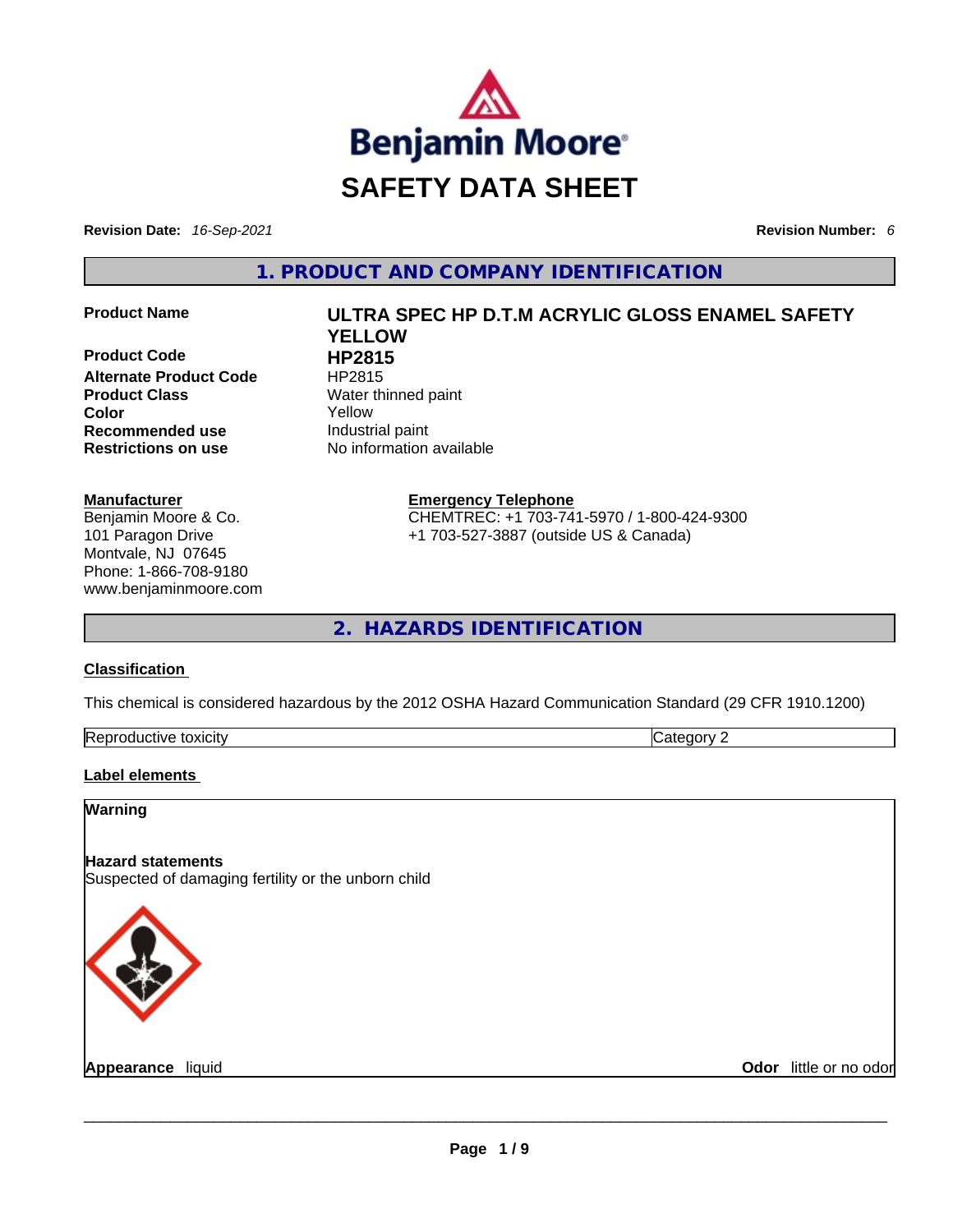#### **Precautionary Statements - Prevention**

Obtain special instructions before use

Do not handle until all safety precautions have been read and understood Use personal protective equipment as required

#### **Precautionary Statements - Response**

IF exposed or concerned: Get medical advice/attention

#### **Precautionary Statements - Storage**

Store locked up

#### **Precautionary Statements - Disposal**

Dispose of contents/container to an approved waste disposal plant

#### **Hazards not otherwise classified (HNOC)**

Not applicable

#### **Other information**

No information available

 **WARNING:** This product contains isothiazolinone compounds at levels of <0.1%. These substances are biocides commonly found in most paints and a variety of personal care products as a preservative. Certain individuals may be sensitive or allergic to these substances, even at low levels.

#### **3. COMPOSITION INFORMATION ON COMPONENTS**

| <b>Chemical name</b>                        | CAS No.    | Weight-% |
|---------------------------------------------|------------|----------|
| Titanium<br>dioxide                         | 13463-67-7 |          |
| 2,4-trimethyl-1,3-pentanediol diisobutyrate | 6846-50-0  |          |

### **4. FIRST AID MEASURES**

| <b>General Advice</b>                            | If symptoms persist, call a physician. Show this safety data sheet to the doctor in<br>attendance.       |
|--------------------------------------------------|----------------------------------------------------------------------------------------------------------|
| <b>Eye Contact</b>                               | Rinse thoroughly with plenty of water for at least 15 minutes and consult a<br>physician.                |
| <b>Skin Contact</b>                              | Wash off immediately with soap and plenty of water while removing all<br>contaminated clothes and shoes. |
| <b>Inhalation</b>                                | Move to fresh air. If symptoms persist, call a physician.                                                |
| Ingestion                                        | Clean mouth with water and afterwards drink plenty of water. Consult a physician<br>if necessary.        |
| <b>Most Important</b><br><b>Symptoms/Effects</b> | None known.                                                                                              |
|                                                  |                                                                                                          |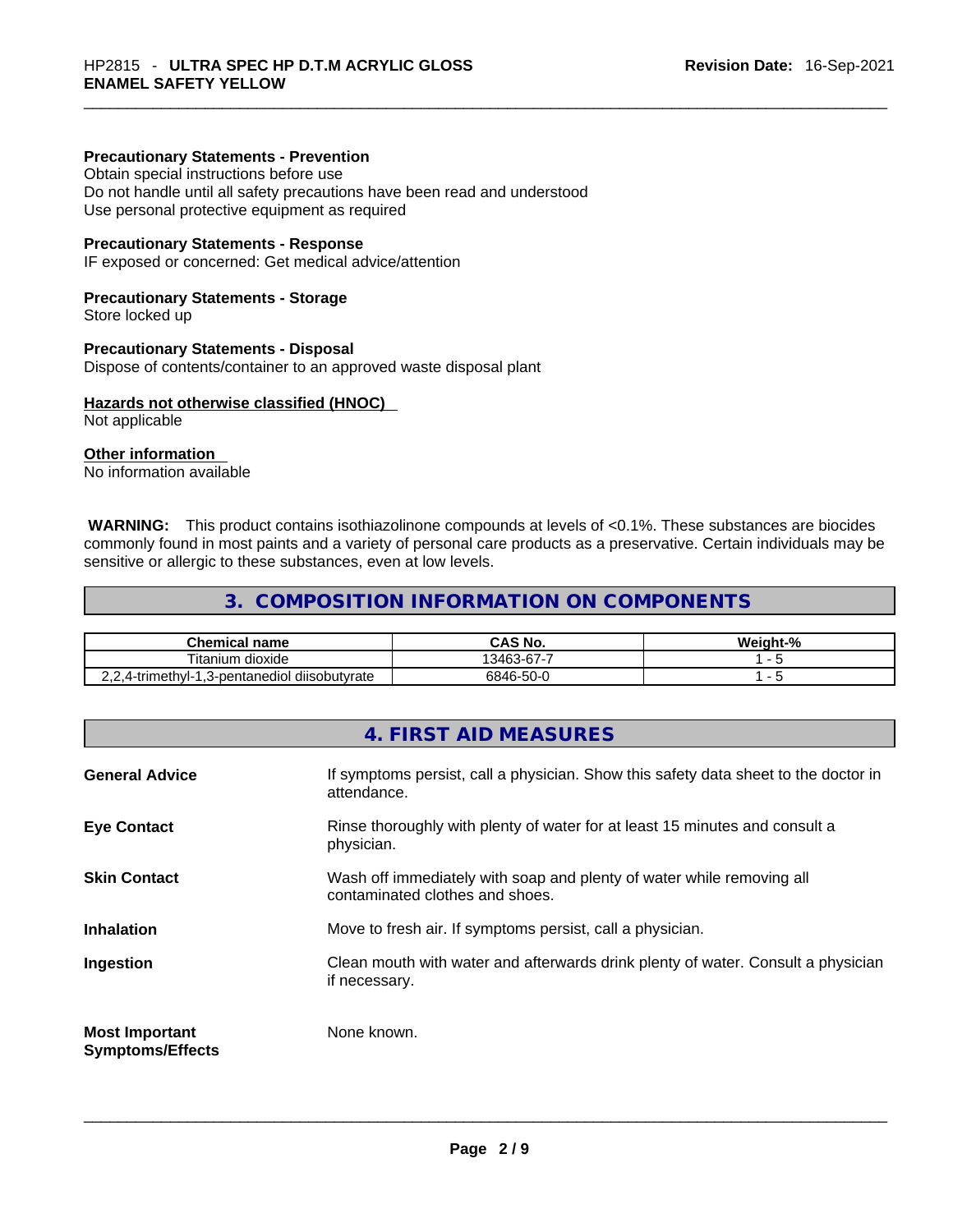| <b>Notes To Physician</b>                                                        | Treat symptomatically. |                                                                                                                                              |  |                                                          |
|----------------------------------------------------------------------------------|------------------------|----------------------------------------------------------------------------------------------------------------------------------------------|--|----------------------------------------------------------|
|                                                                                  |                        | 5. FIRE-FIGHTING MEASURES                                                                                                                    |  |                                                          |
| <b>Suitable Extinguishing Media</b>                                              |                        | circumstances and the surrounding environment.                                                                                               |  | Use extinguishing measures that are appropriate to local |
| Protective equipment and precautions for firefighters                            |                        | As in any fire, wear self-contained breathing apparatus<br>pressure-demand, MSHA/NIOSH (approved or equivalent)<br>and full protective gear. |  |                                                          |
| <b>Specific Hazards Arising From The Chemical</b>                                |                        | Closed containers may rupture if exposed to fire or<br>extreme heat.                                                                         |  |                                                          |
| <b>Sensitivity to mechanical impact</b>                                          |                        | No                                                                                                                                           |  |                                                          |
| Sensitivity to static discharge                                                  |                        | No.                                                                                                                                          |  |                                                          |
| <b>Flash Point Data</b><br>Flash point (°F)<br>Flash Point (°C)<br><b>Method</b> |                        | 250<br>121<br><b>PMCC</b>                                                                                                                    |  |                                                          |
| <b>Flammability Limits In Air</b>                                                |                        |                                                                                                                                              |  |                                                          |
| Lower flammability limit:<br><b>Upper flammability limit:</b>                    |                        | Not applicable<br>Not applicable                                                                                                             |  |                                                          |
| Health: 2<br><b>NFPA</b>                                                         | Flammability: 1        | Instability: 0                                                                                                                               |  | <b>Special: Not Applicable</b>                           |
| <b>NFPA Legend</b><br>0 - Not Hazardous                                          |                        |                                                                                                                                              |  |                                                          |

- 1 Slightly
- 2 Moderate
- 3 High
- 4 Severe

*The ratings assigned are only suggested ratings, the contractor/employer has ultimate responsibilities for NFPA ratings where this system is used.* 

*Additional information regarding the NFPA rating system is available from the National Fire Protection Agency (NFPA) at www.nfpa.org.* 

# **6. ACCIDENTAL RELEASE MEASURES**

| <b>Personal Precautions</b>      | Avoid contact with skin, eyes and clothing. Ensure adequate ventilation.                             |
|----------------------------------|------------------------------------------------------------------------------------------------------|
| <b>Other Information</b>         | Prevent further leakage or spillage if safe to do so.                                                |
| <b>Environmental precautions</b> | See Section 12 for additional Ecological Information.                                                |
| <b>Methods for Cleaning Up</b>   | Soak up with inert absorbent material. Sweep up and shovel into suitable<br>containers for disposal. |
|                                  |                                                                                                      |

**7. HANDLING AND STORAGE**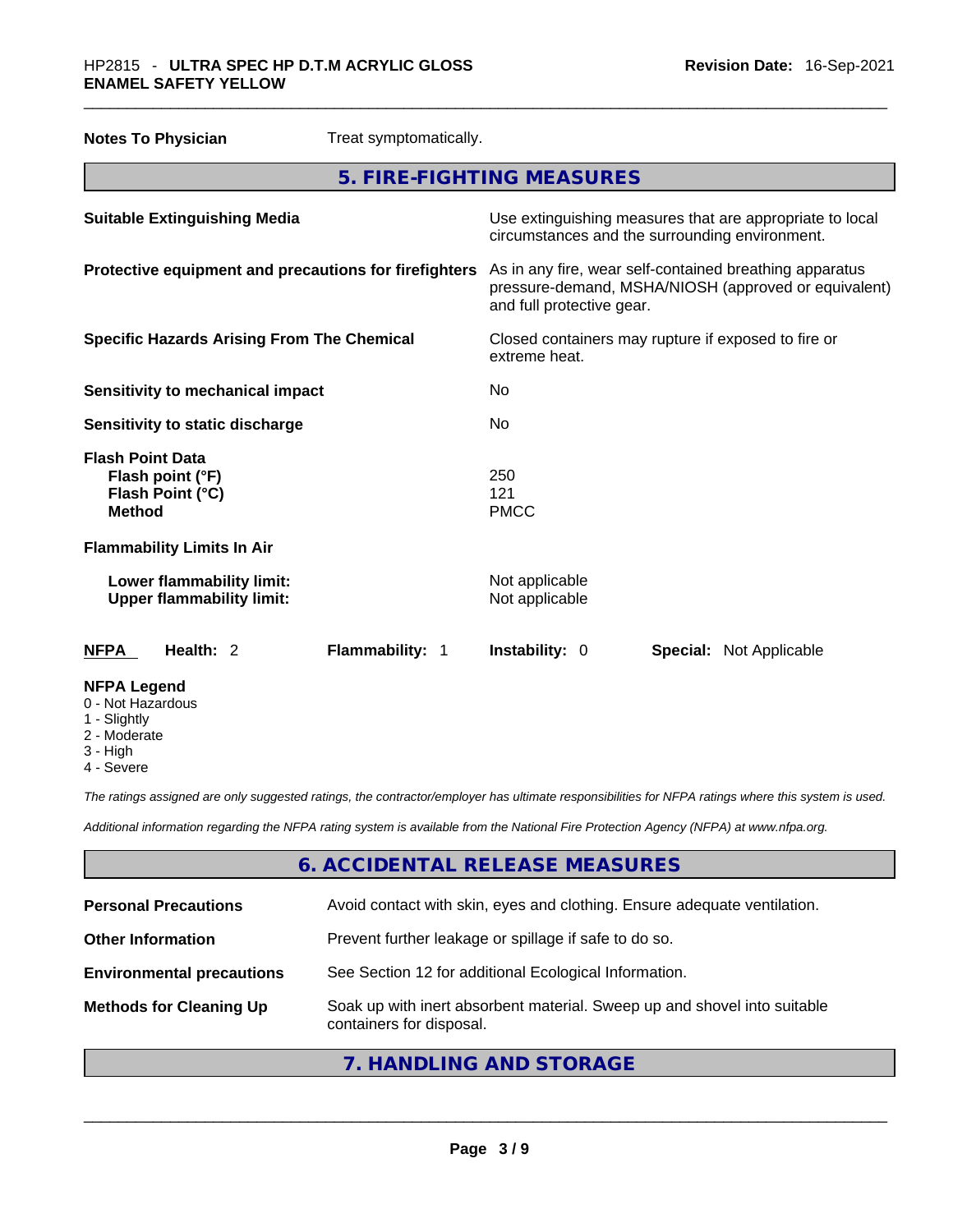| Avoid contact with skin, eyes and clothing. Avoid breathing vapors, spray mists or<br>sanding dust. In case of insufficient ventilation, wear suitable respiratory<br>equipment. |
|----------------------------------------------------------------------------------------------------------------------------------------------------------------------------------|
| Keep container tightly closed. Keep out of the reach of children.                                                                                                                |
| No information available                                                                                                                                                         |
|                                                                                                                                                                                  |

# **8. EXPOSURE CONTROLS/PERSONAL PROTECTION**

#### **Exposure Limits**

| <b>Chemical</b><br>name        | . .<br>-----<br>…<br>. اتا،<br>.<br>. . | <b>DE</b><br>--                 |
|--------------------------------|-----------------------------------------|---------------------------------|
| $ \sim$<br>dioxide<br>lta.<br> | W.<br>7/m <sub>o</sub><br>.<br>. .      | $\mathbf{u}$<br>ma/m<br>שו<br>ັ |

#### **Legend**

ACGIH - American Conference of Governmental Industrial Hygienists Exposure Limits OSHA - Occupational Safety & Health Administration Exposure Limits N/E - Not Established

| <b>Engineering Measures</b>          | Ensure adequate ventilation, especially in confined areas. |
|--------------------------------------|------------------------------------------------------------|
| <b>Personal Protective Equipment</b> |                                                            |

| <b>Eye/Face Protection</b><br><b>Skin Protection</b><br><b>Respiratory Protection</b> | Safety glasses with side-shields.<br>Protective gloves and impervious clothing.<br>In operations where exposure limits are exceeded, use a NIOSH approved<br>respirator that has been selected by a technically qualified person for the specific<br>work conditions. When spraying the product or applying in confined areas, wear a |
|---------------------------------------------------------------------------------------|---------------------------------------------------------------------------------------------------------------------------------------------------------------------------------------------------------------------------------------------------------------------------------------------------------------------------------------|
| <b>Hygiene Measures</b>                                                               | NIOSH approved respirator specified for paint spray or organic vapors.<br>Avoid contact with skin, eyes and clothing. Remove and wash contaminated                                                                                                                                                                                    |

clothing before re-use. Wash thoroughly after handling.

# **9. PHYSICAL AND CHEMICAL PROPERTIES**

| Appearance              | liquid                   |
|-------------------------|--------------------------|
| Odor                    | little or no odor        |
| <b>Odor Threshold</b>   | No information available |
| Density (Ibs/gal)       | $9.0 - 9.1$              |
| <b>Specific Gravity</b> | $1.08 - 1.10$            |
| рH                      | No information available |
| <b>Viscosity (cps)</b>  | No information available |
| Solubility(ies)         | No information available |
| <b>Water solubility</b> | No information available |
| <b>Evaporation Rate</b> | No information available |
| Vapor pressure          | No information available |
| Vapor density           | No information available |
| Wt. % Solids            | $35 - 45$                |
| Vol. % Solids           | $30 - 40$                |
| Wt. % Volatiles         | $55 - 65$                |
| Vol. % Volatiles        | $60 - 70$                |
|                         |                          |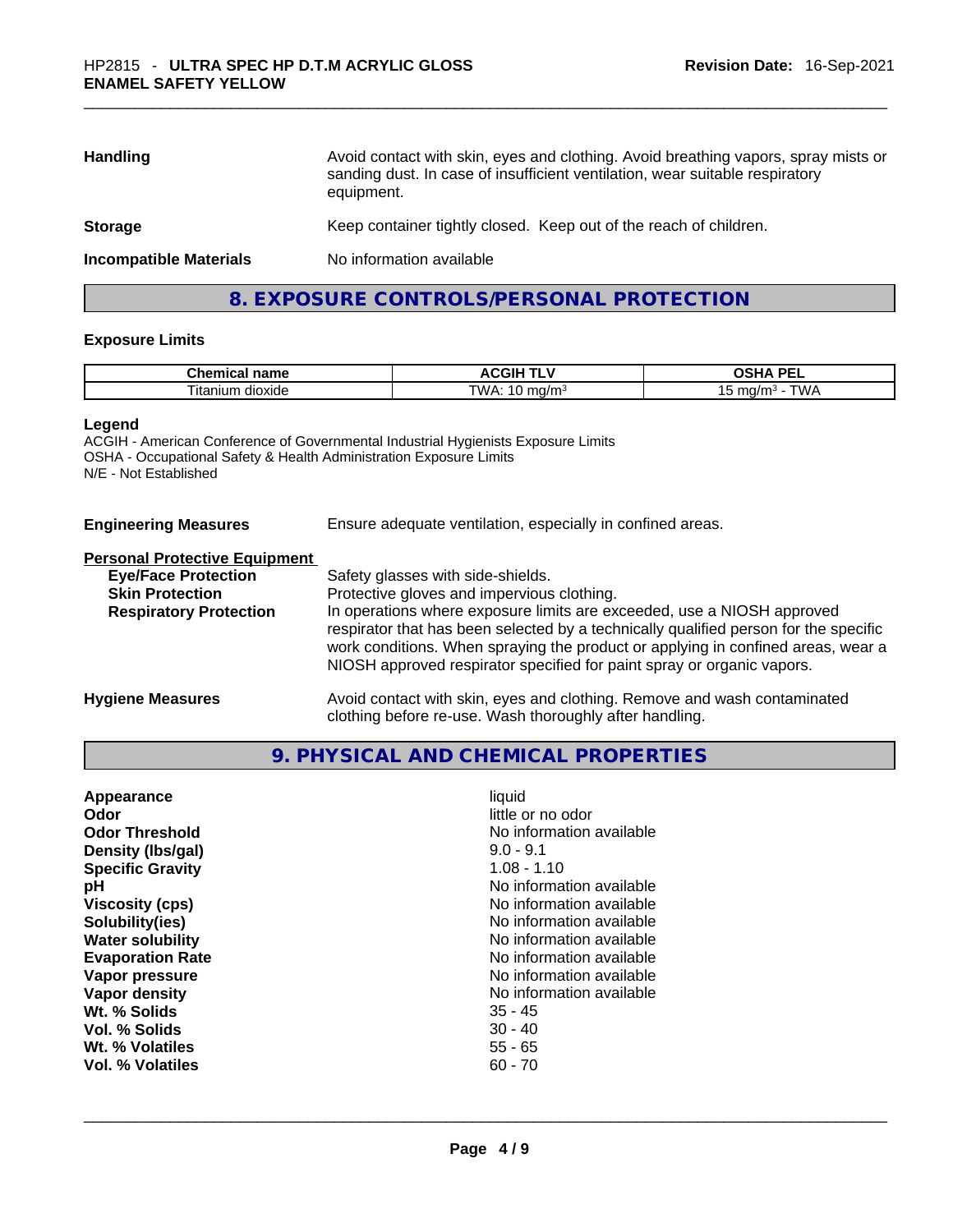| <b>VOC Regulatory Limit (g/L)</b>    | < 150                    |
|--------------------------------------|--------------------------|
| <b>Boiling Point (°F)</b>            | 212                      |
| <b>Boiling Point (°C)</b>            | 100                      |
| Freezing point (°F)                  | 32                       |
| <b>Freezing Point (°C)</b>           | 0                        |
| Flash point (°F)                     | 250                      |
| Flash Point (°C)                     | 121                      |
| <b>Method</b>                        | <b>PMCC</b>              |
| Flammability (solid, gas)            | Not applicable           |
| <b>Upper flammability limit:</b>     | Not applicable           |
| Lower flammability limit:            | Not applicable           |
| <b>Autoignition Temperature (°F)</b> | No information available |
| <b>Autoignition Temperature (°C)</b> | No information available |
| Decomposition Temperature (°F)       | No information available |
| Decomposition Temperature (°C)       | No information available |
| <b>Partition coefficient</b>         | No information available |

# **10. STABILITY AND REACTIVITY**

**Reactivity Not Applicable Not Applicable Chemical Stability Chemical Stability** Stable under normal conditions. **Conditions to avoid Prevent from freezing. Incompatible Materials Incompatible Materials Materials No materials to be especially mentioned. Hazardous Decomposition Products** None under normal use. **Possibility of hazardous reactions** None under normal conditions of use.

**11. TOXICOLOGICAL INFORMATION** 

| <b>Product Information</b>               |                                                                                                                                                 |
|------------------------------------------|-------------------------------------------------------------------------------------------------------------------------------------------------|
| Information on likely routes of exposure |                                                                                                                                                 |
|                                          | <b>Principal Routes of Exposure</b> Eye contact, skin contact and inhalation.                                                                   |
| <b>Acute Toxicity</b>                    |                                                                                                                                                 |
| <b>Product Information</b>               | No information available                                                                                                                        |
|                                          | Symptoms related to the physical, chemical and toxicological characteristics                                                                    |
| <b>Symptoms</b>                          | No information available                                                                                                                        |
|                                          | Delayed and immediate effects as well as chronic effects from short and long-term exposure                                                      |
| Eye contact<br><b>Skin contact</b>       | May cause slight irritation.<br>Substance may cause slight skin irritation. Prolonged or repeated contact may dry<br>skin and cause irritation. |
|                                          |                                                                                                                                                 |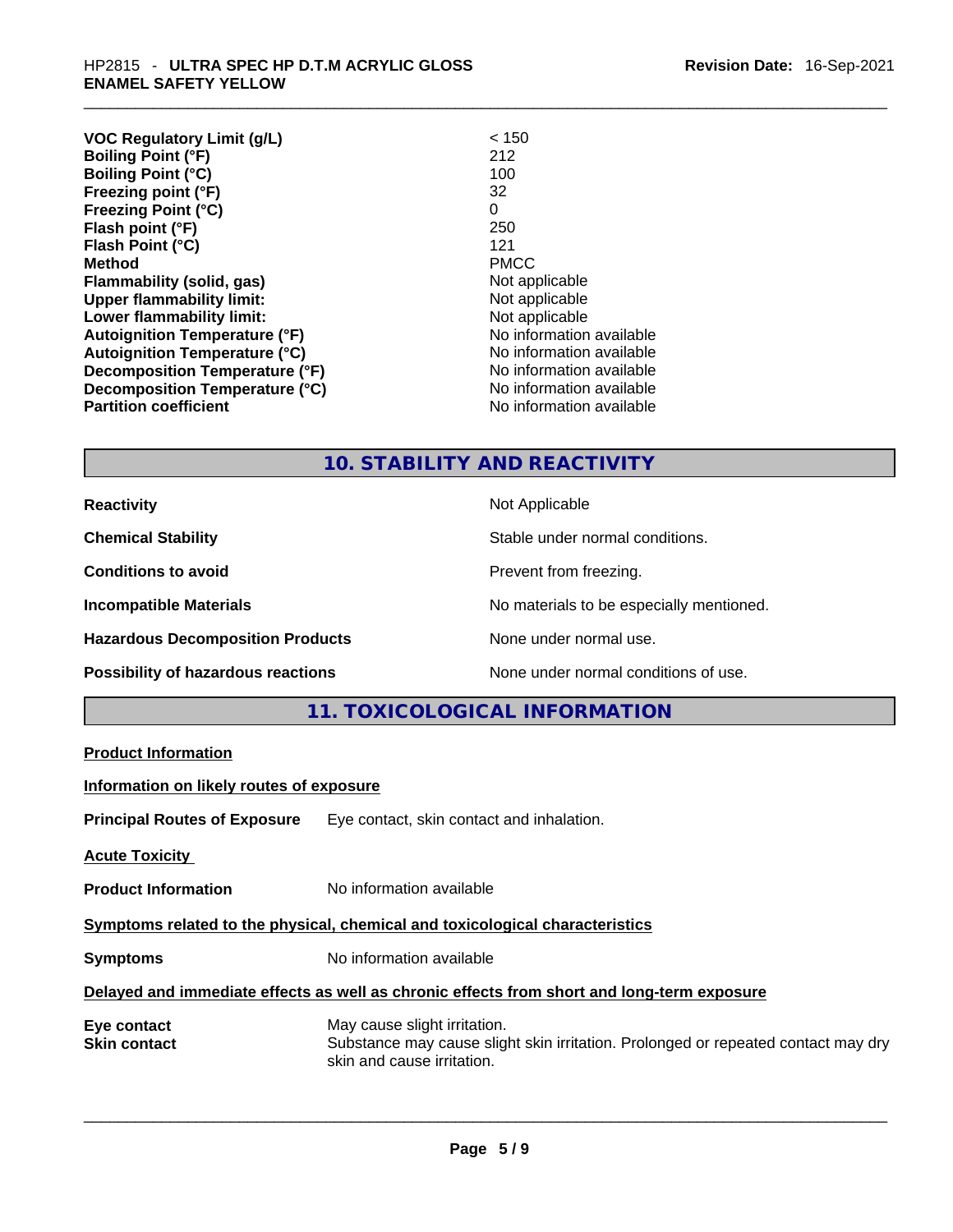| <b>Inhalation</b><br>Ingestion  | May cause irritation of respiratory tract.<br>Ingestion may cause gastrointestinal irritation, nausea, vomiting and diarrhea. |
|---------------------------------|-------------------------------------------------------------------------------------------------------------------------------|
| <b>Sensitization</b>            | No information available                                                                                                      |
| <b>Neurological Effects</b>     | No information available.                                                                                                     |
| <b>Mutagenic Effects</b>        | No information available.                                                                                                     |
| <b>Reproductive Effects</b>     | Possible risk of impaired fertility. Possible risk of harm to the unborn child.                                               |
| <b>Developmental Effects</b>    | No information available.                                                                                                     |
| <b>Target organ effects</b>     | No information available.                                                                                                     |
| <b>STOT - single exposure</b>   | No information available.                                                                                                     |
| <b>STOT - repeated exposure</b> | No information available.                                                                                                     |
| Other adverse effects           | No information available.                                                                                                     |
| <b>Aspiration Hazard</b>        | No information available                                                                                                      |

#### **Numerical measures of toxicity**

**The following values are calculated based on chapter 3.1 of the GHS document**

| <b>ATEmix (oral)</b>   | 48841 mg/kg  |
|------------------------|--------------|
| <b>ATEmix (dermal)</b> | 194319 mg/kg |

#### **Component Information**

| Chemical name                   | Oral LD50             | Dermal LD50 | Inhalation LC50      |
|---------------------------------|-----------------------|-------------|----------------------|
| Titanium dioxide                | $> 10000$ mg/kg (Rat) |             |                      |
| 13463-67-7                      |                       |             |                      |
| 2,2,4-trimethyl-1,3-pentanediol | $>$ 3200 mg/kg (Rat)  |             | > 5.3 mg/L (Rat) 6 h |
| diisobutyrate                   |                       |             |                      |
| 6846-50-0                       |                       |             |                      |

#### **Chronic Toxicity**

#### **Carcinogenicity**

*The information below indicates whether each agency has listed any ingredient as a carcinogen:.* 

| <b>Chemical name</b>  | IARC                 | <b>NTP</b> | OSHA   |
|-----------------------|----------------------|------------|--------|
|                       | 2Β<br>Possible Human |            | ∟isted |
| Titanium 、<br>dioxide | Carcinogen           |            |        |

• Although IARC has classified titanium dioxide as possibly carcinogenic to humans (2B), their summary concludes: "No significant exposure to titanium dioxide is thought to occur during the use of products in which titanium dioxide is bound to other materials, such as paint."

#### **Legend**

IARC - International Agency for Research on Cancer NTP - National Toxicity Program OSHA - Occupational Safety & Health Administration

**12. ECOLOGICAL INFORMATION** 

#### **Ecotoxicity Effects**

The environmental impact of this product has not been fully investigated.

#### **Product Information**

#### **Acute Toxicity to Fish**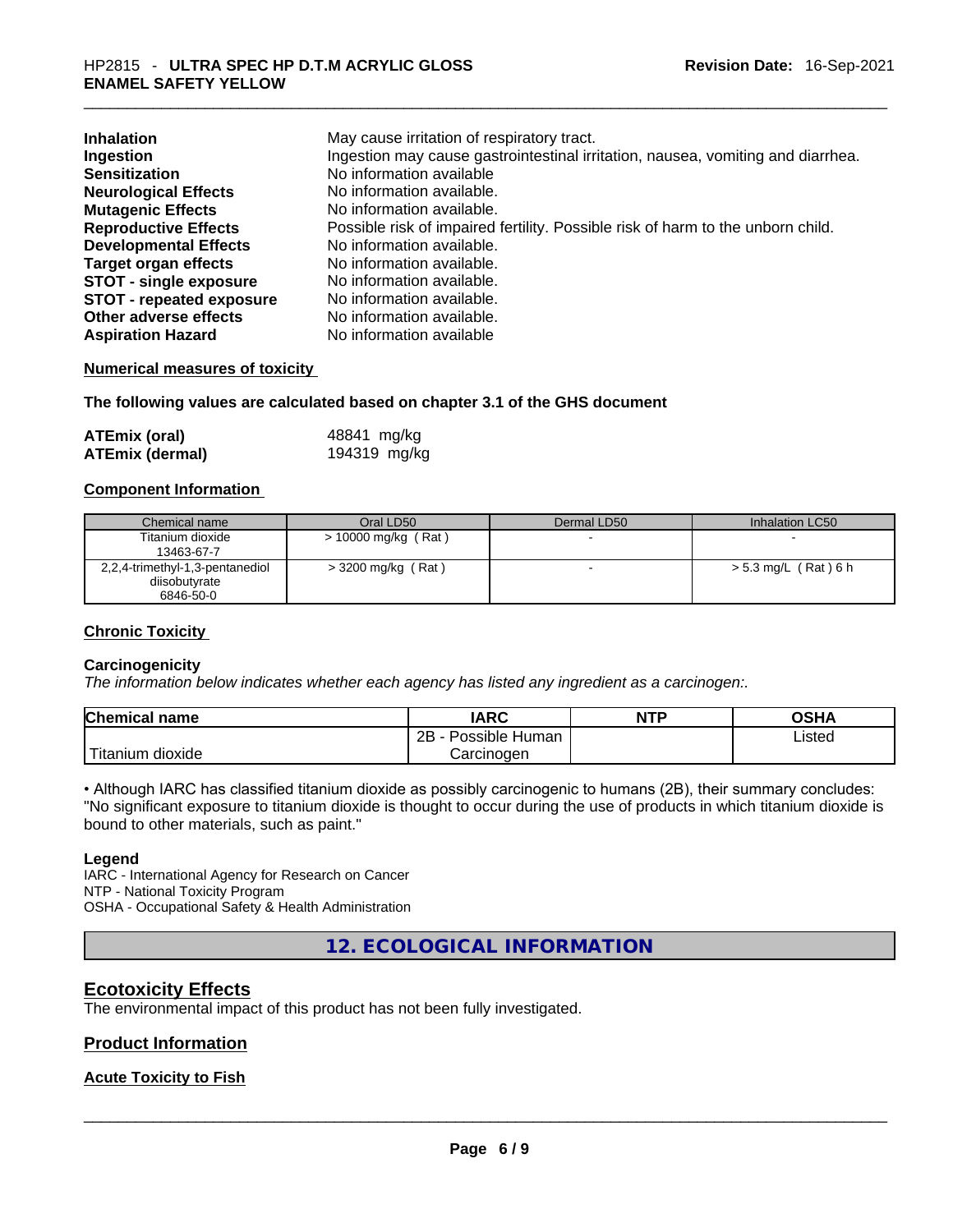#### No information available

# **Acute Toxicity to Aquatic Invertebrates**

No information available

**Acute Toxicity to Aquatic Plants** No information available

#### **Persistence / Degradability**

No information available.

#### **Bioaccumulation**

No information available.

#### **Mobility in Environmental Media**

No information available.

#### **Ozone**

No information available

#### **Component Information**

#### **Acute Toxicity to Fish**

Titanium dioxide  $LC50: > 1000$  mg/L (Fathead Minnow - 96 hr.)

#### **Acute Toxicity to Aquatic Invertebrates**

No information available

#### **Acute Toxicity to Aquatic Plants**

No information available

|                              | 13. DISPOSAL CONSIDERATIONS                                                                                                                                                                                               |
|------------------------------|---------------------------------------------------------------------------------------------------------------------------------------------------------------------------------------------------------------------------|
| <b>Waste Disposal Method</b> | Dispose of in accordance with federal, state, and local regulations. Local<br>requirements may vary, consult your sanitation department or state-designated<br>environmental protection agency for more disposal options. |
|                              | 14. TRANSPORT INFORMATION                                                                                                                                                                                                 |
| <b>DOT</b>                   | Not regulated                                                                                                                                                                                                             |
| <b>ICAO/IATA</b>             | Not regulated                                                                                                                                                                                                             |
| <b>IMDG/IMO</b>              | Not regulated                                                                                                                                                                                                             |
|                              | <b>15. REGULATORY INFORMATION</b>                                                                                                                                                                                         |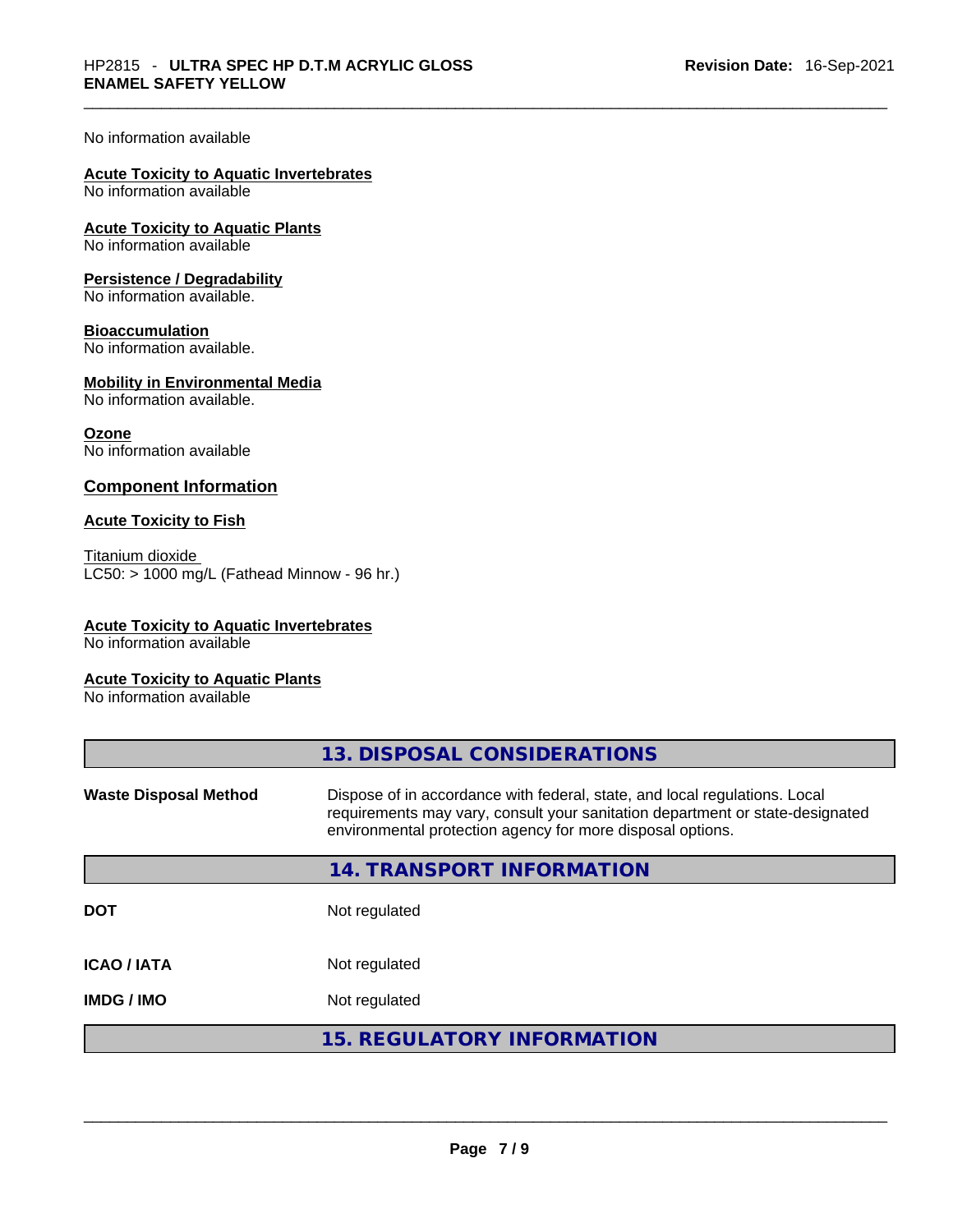#### **International Inventories**

| <b>TSCA: United States</b> | Yes - All components are listed or exempt. |
|----------------------------|--------------------------------------------|
| <b>DSL: Canada</b>         | No - Not all of the components are listed. |
|                            | One or more component is listed on NDSL.   |

#### **Federal Regulations**

#### **SARA 311/312 hazardous categorization**

| Acute health hazard               | N٥  |
|-----------------------------------|-----|
| <b>Chronic Health Hazard</b>      | Yes |
| Fire hazard                       | No  |
| Sudden release of pressure hazard | Nο  |
| <b>Reactive Hazard</b>            | N٥  |

#### **SARA 313**

Section 313 of Title III of the Superfund Amendments and Reauthorization Act of 1986 (SARA). This product contains a chemical or chemicals which are subject to the reporting requirements of the Act and Title 40 of the Code of Federal Regulations, Part 372:

*None*

#### **Clean Air Act,Section 112 Hazardous Air Pollutants (HAPs) (see 40 CFR 61)**

This product contains the following HAPs:

*None*

#### **US State Regulations**

#### **California Proposition 65**

**WARNING:** This product can expose you to chemicals including Titanium dioxide, which are known to the State of California to cause cancer, and Toluene which are known to the State of California to cause birth defects or other reproductive harm. For more information go to www.P65Warnings.ca.gov

#### **State Right-to-Know**

| $\sim$<br>$  -$<br>$- - - -$<br>"ner<br>паше   | Мε<br>sıı. | -------<br>NΑI | .<br>нс |
|------------------------------------------------|------------|----------------|---------|
| $\overline{\phantom{a}}$<br>dioxide<br>itanium |            |                |         |

**Legend**

X - Listed

## **16. OTHER INFORMATION**